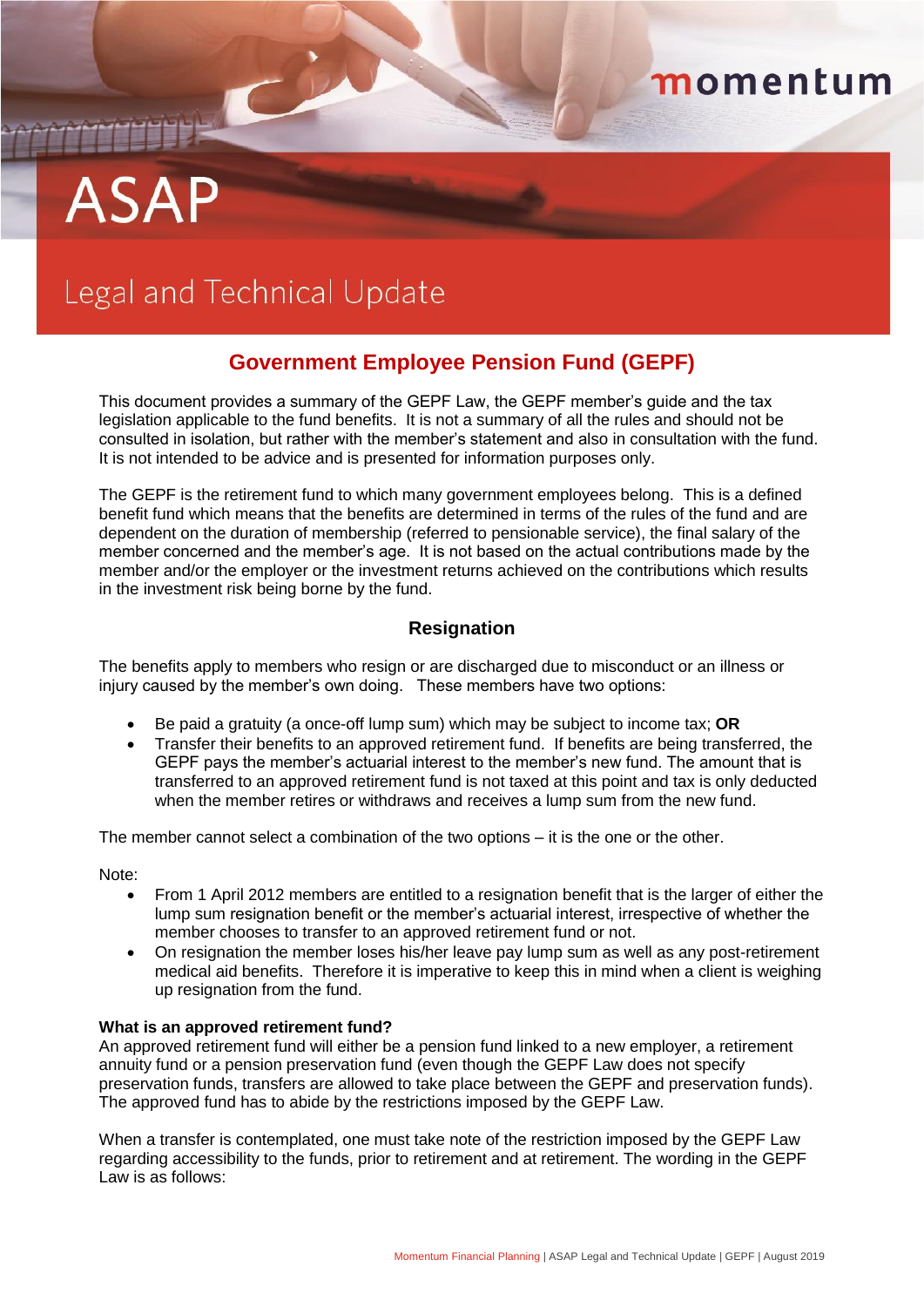*Such transfer shall be made subject to the rules of the approved retirement fund specifying that, with reference to the transfer benefit, any subsequent lump sum benefit payable by that fund or any successor fund to the member and/or his beneficiaries shall be limited to one third of the said transfer benefit, with interest. The balance of the member's transfer benefit with interest, after deduction of any lump sum payment referred to above, shall be applied for the purchase of an annuity, albeit immediately or upon the member's ultimate retirement.*

There are different interpretations of the rule. However, it is clear that the member may not receive more than one third of the transfer value plus interest. In the case of a pension preservation fund, this restriction must be noted if a member wants to take a pre-retirement withdrawal. Any lump sum amount withdrawn from the preservation fund prior to retirement will therefore impact the ability to receive another lump sum at retirement.

#### **Retirement**

The GEPF provides for normal, early and late retirement, as well as retirement for medical (ill health) reasons. Where a member's position is affected by restructuring or reorganization (retrenchment), they are also entitled to receive retirement benefits.

#### **Normal retirement**:

The normal retirement age for most members of the GEPF is 60 (in terms of the Public Services Act); however the laws governing that specific employee's employment can prescribe a different retirement age. Once a member has attained this prescribed age, he/she cannot choose to resign instead of retire.

The benefits paid depend on whether a member has less than 10 years' pensionable service, or 10 or more years of pensionable service at retirement. Members with less than 10 years' service receive a gratuity (a once-off lump sum) that is equal to their actuarial interest in the fund. Members with 10 or more years' service receive a gratuity and a monthly pension (annuity). In this instance the member does not have a choice in the matter. There is no option to transfer the capital funding the annuity income to another compulsory annuity fund.

#### **Early retirement**

Under certain circumstances, members may retire early, meaning before reaching the normal retirement age. The Public Services Act determines that members may retire early between the ages of 55 and 60; however, it will be subject to penalties.

The member's years of pensionable service will once again assist in determining the benefits. Members with 10 or more years of service receive annuities and gratuities. These are calculated in the same way as for normal retirement, but with a reduction (the penalty) of a third of one percent (0.33%) for each month between the dates of early retirement and normal retirement.

#### **Special early retirement allowance until 30 September 2019**

During the 2019 Budget Speech a proposal was made to assist government to manage their expenses, i.e. their salary bill. It allows for an opportunity for certain members nearing retirement to retire early without incurring any penalties. A circular was published in March to provide details and guidelines.

This option is only available to employees between the ages of 55 and 59. It applies to all employees employed in terms of the Public Services Act as well as members of services (includes the National Defense Force, SAP and Department of Correctional Services), educators and members of the intelligence service.

(Note – See the ASAP dealing with the Early Retirement Offer.)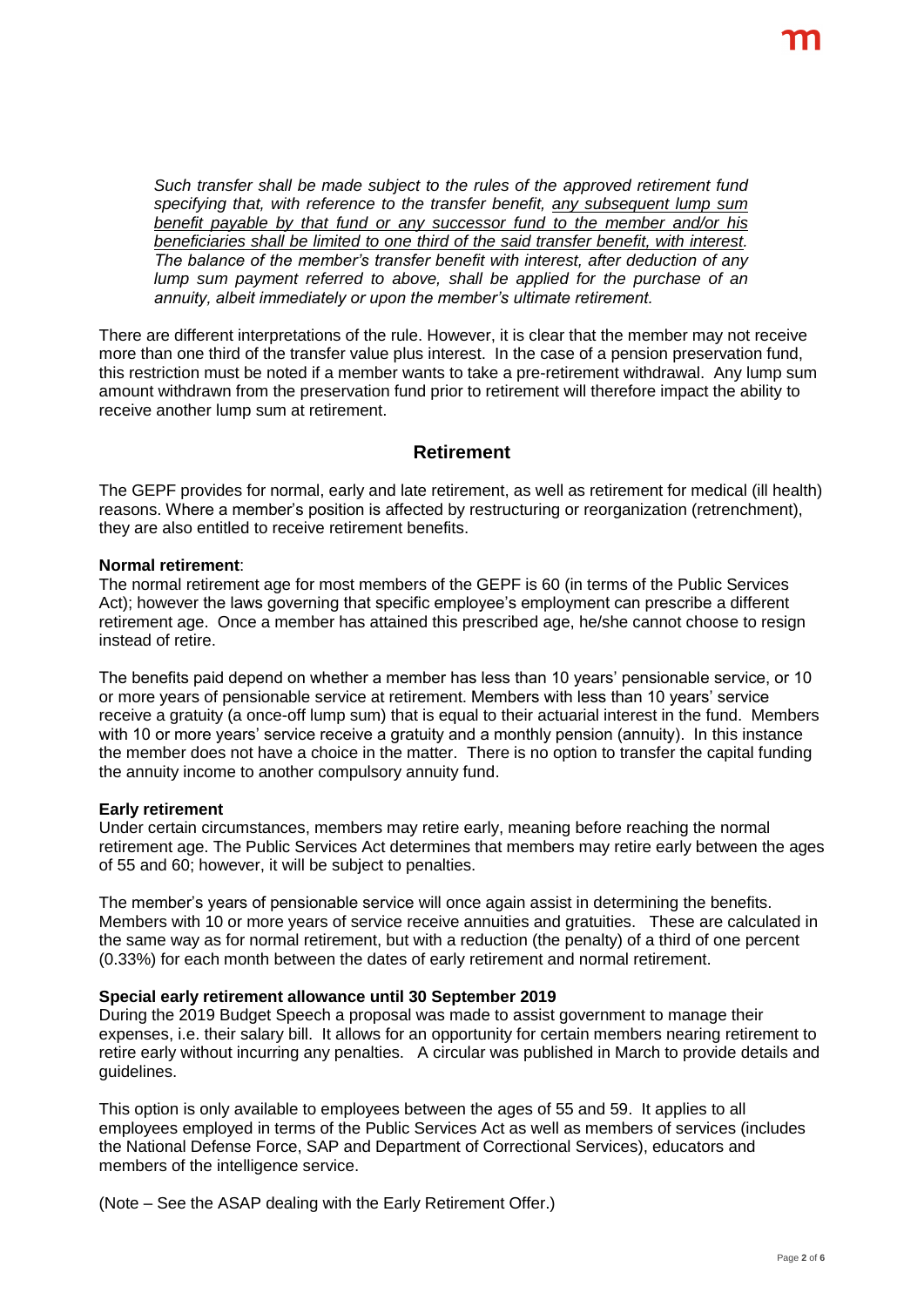#### **Ill health and other retirements**

Enhanced benefits are paid when members retire for medical reasons, when injured on duty, or when their positions are abolished through organisational restructuring. In these circumstances, members receive both annuities and gratuities.

For members with less than 10 years' pensionable service, benefits are based on an increased period of service and calculated as a percentage of the member's final salary. Members with more than 10 years' service are also paid an annual supplementary amount.

#### **Is it possible for a retiring member from the GEPF to purchase a living annuity?**

No, once a member reaches retirement age, the fund rules will apply. The implication of this is that if the member has less than 10 year service, only a lump sum amount will be payable, and if he / she has more than 10 year service, a combination of a lump sum and a monthly pension will be payable. The monthly pension will be payable by the fund and the member cannot transfer the amount funding the annuity income to a living annuity outside the GEPF.

If the member would like to purchase a living annuity to provide post-retirement income, the only option will be for the member to resign prior to retirement. As mentioned above, resignation vs retirement can have far-reaching implications as it can result in leave pay and also post-retirement medical scheme benefits being lost. Therefore it is not a decision that should be taken lightly.

If however a decision is made to resign, it has to take place before the member reaches the retirement age and the member has to transfer the resignation benefit to another approved retirement fund – either a pension preservation fund or a retirement annuity fund. Once the member is in that fund and is over the age of 55, the member can elect to retire from the fund and then purchase the living annuity.

#### **Additional benefits when retiring**

When a member retires from the GEPF, the following benefits become relevant in addition to the retirement benefit:

- Pro-rata service bonus this is basically equal to one month's salary and then adjusted downwards for each month in the year that the employee will not be working;
- Leave pay compensation for unused leave days;
- Compensation for medical assistance (post-retirement medical benefit) this is based on the number or pensionable service years and the years member to a medical scheme. Different compensation amounts apply depending on year's membership (either more or less than 15 years). Where years' service is less than 15 years, a lump sum amount will be payable. Where the years' service exceeds 15 years, a portion of the medical scheme contribution will be paid by the government for the rest of the member's life.
- Housing allowance employees linked to the Government Employee Housing Scheme (GEHS) or the Individual-Linked Savings Facility (ILSF) will be entitled to their accumulated savings;
- Resettlement costs that may apply to retiring employees.

#### **Death**

Death benefits are paid when a member dies while in service, or within five years of becoming a pensioner. The GEPF also pays annuities to the surviving spouse(s) or orphan(s)\* of members who die while in service or after retiring.

#### **Death while in service**

The benefit paid is based on the member's period of pensionable service. It is payable to the surviving spouse or beneficiaries or, if there are no beneficiaries, to the member's estate.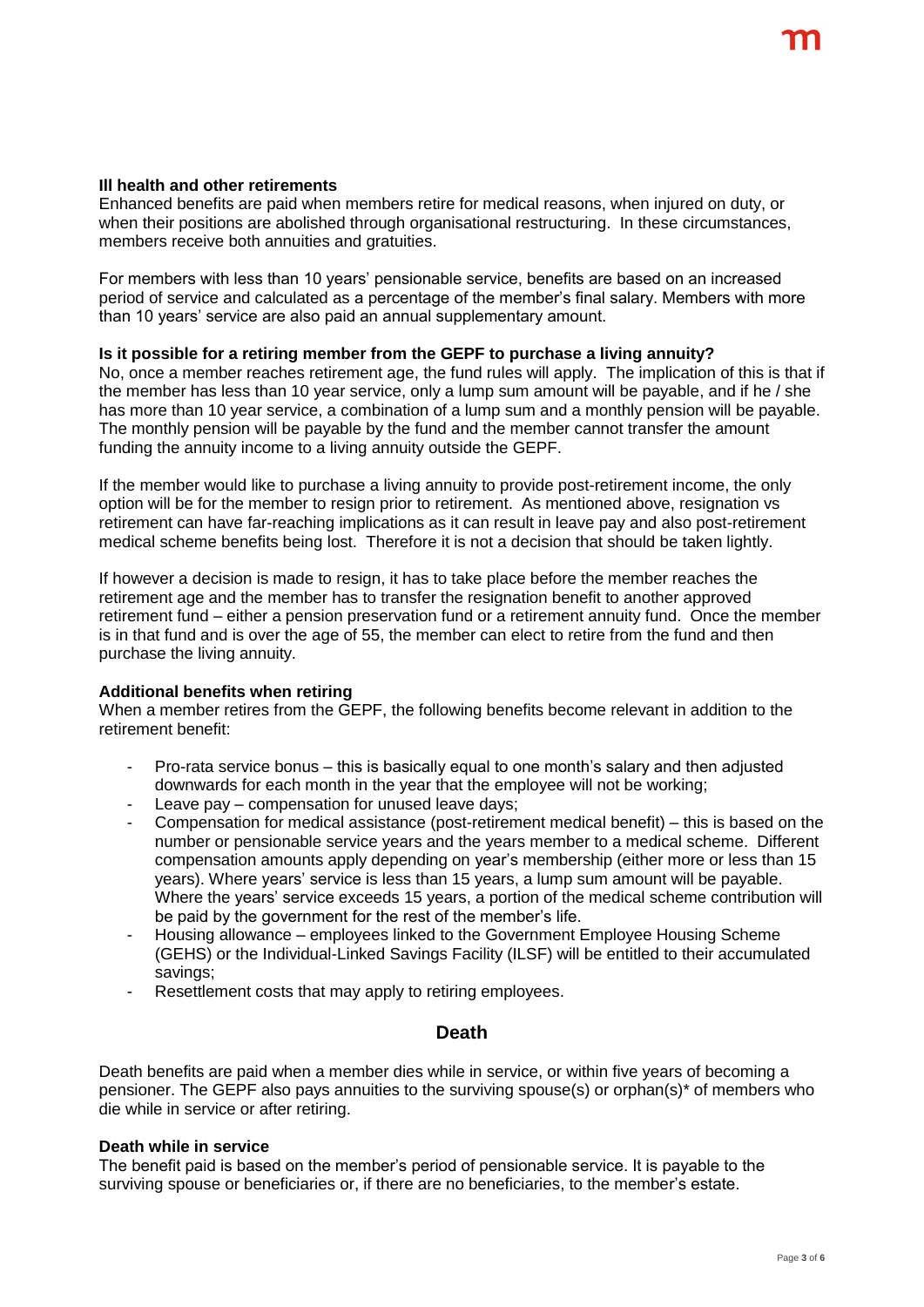Retirement or discharge annuities are guaranteed for five years after a member goes on pension. If the member dies within this period, his or her beneficiaries receive the balance of the five-year annuity payments (excluding the annual supplement) paid as a once-off cash lump sum.

#### **Spouse's pension**

A spouse is entitled to a percentage of the annuity paid to the member at date of death. The same applies if the member dies while in service and had a full potential service period of at least 10 years (meaning pensionable service years plus unexpired years until normal retirement). A spouse is defined by the GEPF Law as a person who is:

- a lawful husband or wife; or
- a life partner (including same sex life partner); or
- a husband or wife in terms of the Recognition of Customary Marriages Act or the tenets of any religion.

of the member or pensioner at the date of the member's or pensioner's death. Provided that a member or pensioner should register with the Fund his or her spouse and that such registration will be prima facie proof of being a spouse. However, where a person is not registered, that person may provide proof to the satisfaction of the Board that he or she is a spouse.

#### **Child's annuity**

GEPF pays annuities to the eligible children of members who became pensioners on or after 1 December 2002. It is also payable when a member dies in service with a potential service period of 10 years or more.

An eligible child is a natural or adoptive child of a member who is alive and under the age of 18, or is under the age of 22 and in the opinion of the Board a full time student, or is a child over 18 that are disabled and dependent on the member.

Where there is no spouse or child, the benefits will not apply.

#### **Divorce**

The GEPF introduced the clean-break principle with effect from 1 April 2012.

In order for the GEPF to deduct money from a member's pension benefit, the divorce order must comply with the Divorce Act. Also, the decree of divorce must be issued as a valid court order specifically granting the former spouse a share of the member's pension interest. The right to a portion of the member's pension interest is not automatic.

#### **Current treatment of a divorce settlement**

The payment of a divorce benefit to a non-member spouse in terms of a divorce order will result in a debt being created against the member's fund benefit (debt and interest model). This debt is equal to the amount paid to the non-member spouse and it will build up, with interest, up until the member exits the fund.

#### **Amended treatment of a divorce settlement**

The GEPF Law has been amended on 23 May 2019 and once implemented it will bring an end to this divorce debt being created. Instead, the payment of a divorce benefit to a non-member spouse will result in a reduction of the member's years of pensionable service (remember the year's pensionable service has a direct impact on the benefit that the member is entitled to). This is being referred to as the service reduction model.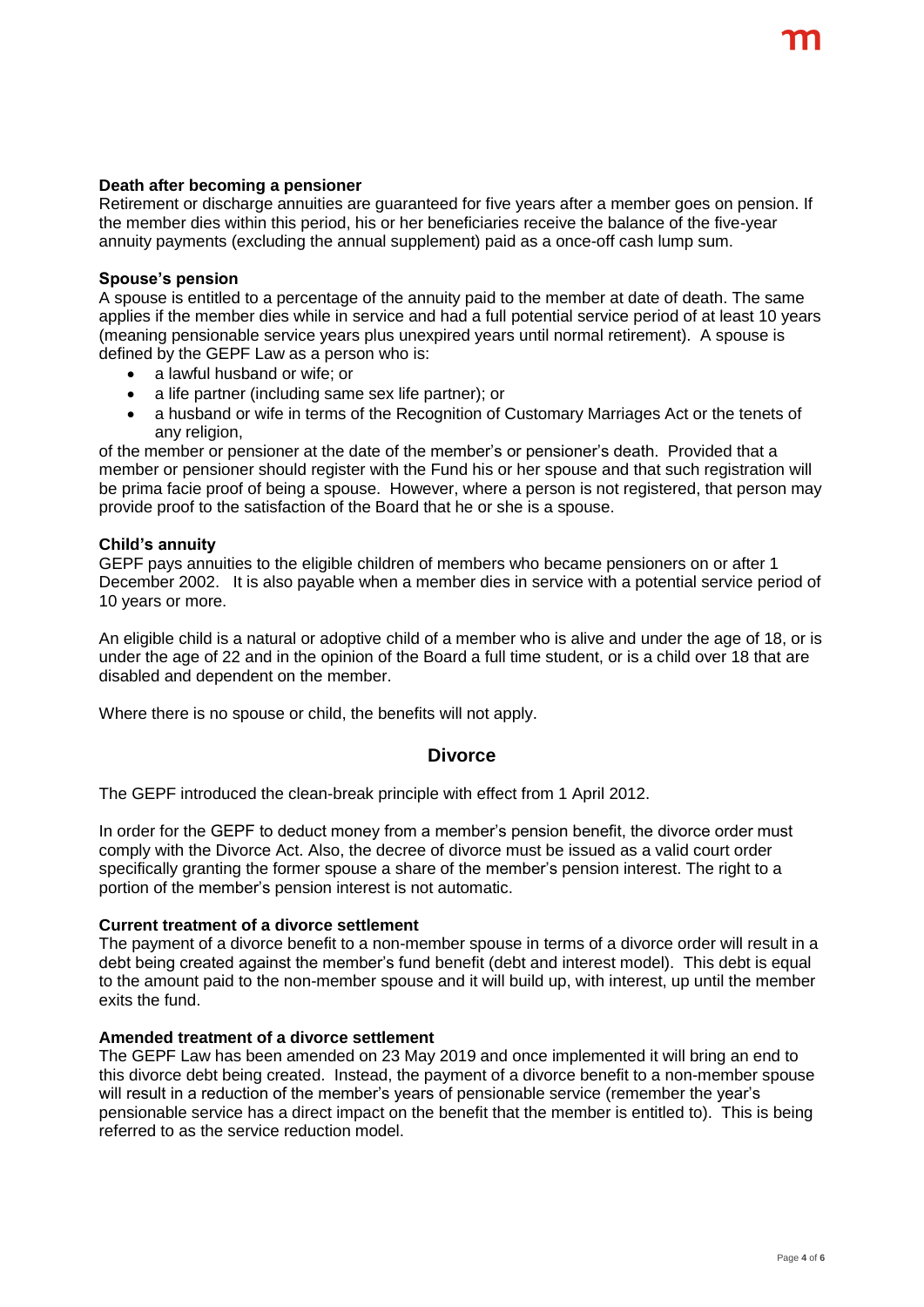The change will be implemented on 1 August 2019. Members that currently have divorce debt will have a choice of either remaining with the debt and interest model or to move to the service adjustment model. They will have until 22 May 2020 to make their choice, after which all those members that did not make a selection will automatically be moved to the service reduction model. The tax implications of the implementation of the clean-break principle are as follows:

- No tax will be payable on any amount that becomes payable on or after 1 March 2012 in terms of a divorce order that was issued before 13 September 2007.
- If an amount becomes payable by a retirement fund on or after 1 March 2012 to a nonmember ex-spouse, that person (and not the member ex-spouse) will need to pay tax on that amount. Any pre-1998 tax-free benefit will accrue proportionately to the non-member spouse.

#### **Pre-1998 tax-free portion Paragraph 2A of the Second Schedule**

As all public sector retirement funds were tax exempt until 1998, all benefits that accrued in the fund up until that time will remain tax-free and only the benefits that accrued thereafter could be subject to tax when the member received a lump sum due to resignation, retirement or any other reason (also in the case of divorce as indicated above).

The Second Schedule to the Income Tax Act prescribes the formula to use when determining the taxable portion of any lump sum. It is as follows:

 $A = B/C \times D$ 

- $A =$  amount to be determined, which is the taxable amount
- B = number of completed years member of the fund after 1 March 1998
- $C =$  number of completed years member of the fund
- $D =$  lump sum amount

It is important to note that D is the lump sum amount that accrues to the member. When a member resigns from the fund, the full resignation benefit accrues to the member and therefore this formula is applied to that full benefit amount. If the member transfers the resignation benefit to another approved retirement fund, the tax-free portion will follow to the transferred fund. The result is that if the member makes a withdrawal from that fund or retires from that fund anytime in the future, that tax-free portion will remain and be considered when calculating the taxable lump sum.

The rules pertaining to the tax-free benefit following a fund transfer has evolved over time. The time line is as follows:

| Date of<br>transferred to<br>approved fund | Retention of pre-98 tax-free benefit                                                                                                                                                                                             |
|--------------------------------------------|----------------------------------------------------------------------------------------------------------------------------------------------------------------------------------------------------------------------------------|
| Pre - 2006                                 | The pre-98 benefit is lost upon transfer to another approved fund                                                                                                                                                                |
| $2006 - 2009$                              | The pre-98 benefit remained intact upon the transfer from the GEPF to the<br>approved fund, which at that time was limited to another pension fund or a RA                                                                       |
| $2009 - 2018$                              | The pre-98 benefit remained intact upon the transfer from the GEPF to an<br>approved fund, which includes another pension fund, pension preservation fund<br>or a RA                                                             |
| 1 March 2018                               | The pre-98 benefit remains intact upon transfer from the GEPF to an approved<br>fund and also for one other transfer – so two transfers and an approved fund<br>includes another pension fund, pension preservation fund or a RA |

The following example will illustrate this application of this formula: